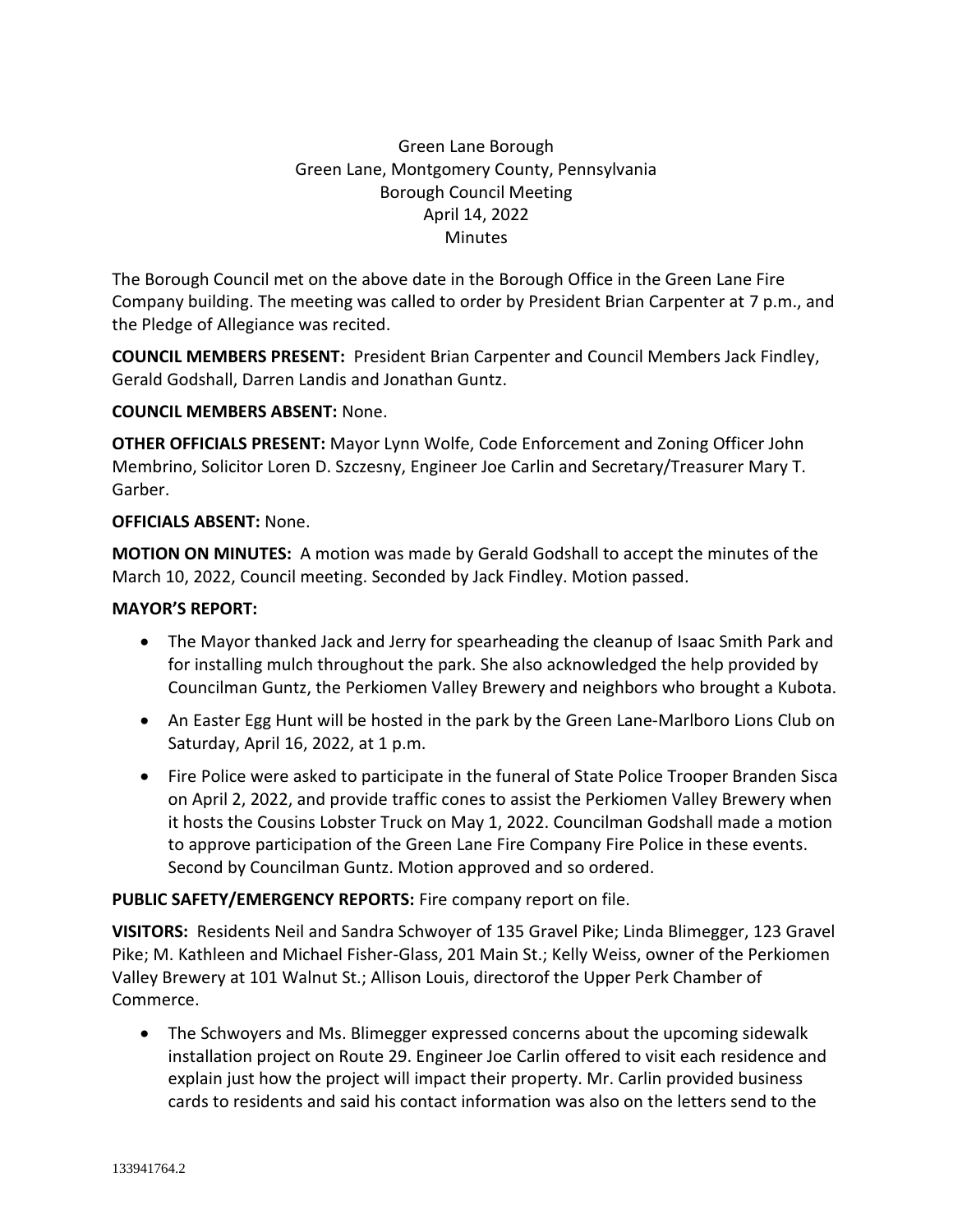property owners. Mrs. Blimegger asked if she would be responsible for maintaining the sidewalk and why the sidewalks are necessary. Mr. Carlin and Mr. Carpenter both explained that the sidewalks have become necessary due to increased foot traffic in the Borough and the need for pedestrian safety. They also explained that there will be no cost to the property owners for the sidewalk because the Borough was able to secure grant funding from the County and a donation to provide the matching 20 percent. They said the Borough code allows Council to vote to install sidewalks and could even require the homeowners to pay for the installation. President Carpenter said they did not want to make residents pay for the sidewalks and were fortunate enough to obtain the grant and donation funds. Mr. Carlin said the property owners would be responsible for maintaining the sidewalks after installation, but he would look at the design with Mrs. Blimegger to see if there is a way to prevent trucks from damaging it.

- The Fisher-Glasses asked if they would be responsible for damages to the sidewalk on the corner of their property done by trucks turning off Main Street to go into Cook's. President Carpenter said he would contact Cook's about the problem, and he suggested the property owners also contact the management at Cook's.
- Ms. Fisher-Glass asked what the procedure was for submitted building permits to the County to trigger a reassessment. President Carpenter said there is not currently a process in place, and the Borough receives very few requests for building permits. He said the County completes the assessments but hasn't done that in many years. Mr. Szczesny said there has not been a county-wide assessment since 1998.
- Ms. Fisher-Glass also asked the process for posting the meeting minutes on the Borough website. Mr. Carpenter said there is no process in place, but the minutes cannot be posted until after they are approved at the next meeting after they are recorded, which normally takes more than a month from the recorded meeting.
- Ms. Fisher-Glass also asked if any plans were being made for the Borough's 150th anniversary. She said she would like to help with the planning effort.
- Ms. Fisher-Glass also expressed concern about the condition of the streets in the Borough. Mr. Carlin reported that he has inspected the streets and is putting together a plan for repairs.
- Mrs. Louis gave a report on activities of the Chamber of Commerce, PerkUP and the Hometown Heroes Banner program. She said more information is available on the chamber's website at [https://www.upvchamber.org.](https://www.upvchamber.org/)

**SOLICITOR'S REPORT:** Loren D. Szczesny, attending the meeting in place of David Comer, gave updates on several current legal issues.

- A hearing was held before Judge Coggins in Magisterial District Court on March 1, 2022, regarding violations that had been filed against the owner of 120 Gravel Pike (Rockwell's). The next hearing has been scheduled for May 24, 2022.
- Regarding 750 Lumber Street, a civil complaint has been filed with the Magisterial District Court against the property owner for zoning violations. The next hearing has been scheduled for May 24, 2022.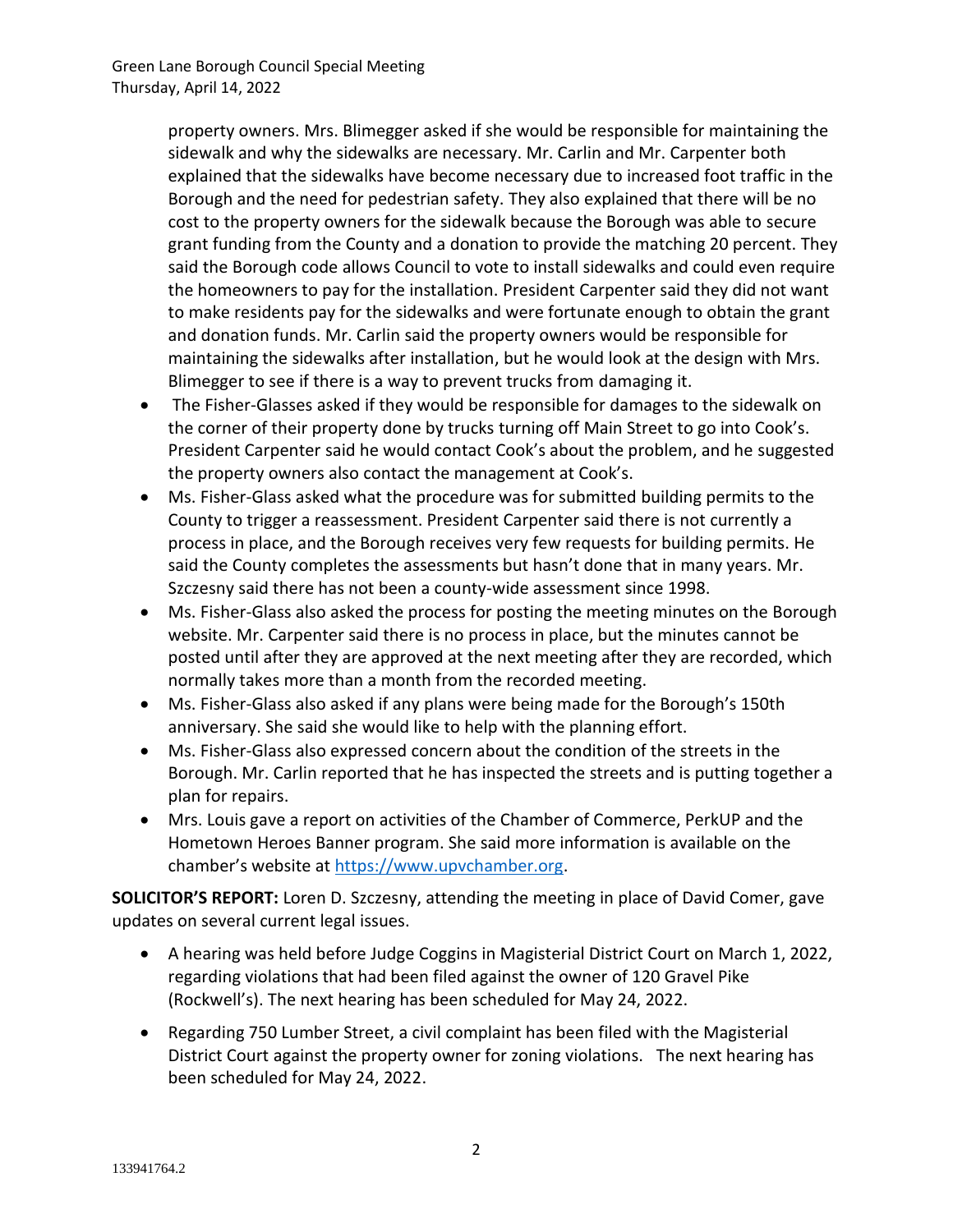Green Lane Borough Council Special Meeting Thursday, April 14, 2022

• Mr. Szczesny is reviewing the sidewalk project documents.

## **CODE ENFORCEMENT OFFICER REPORT: (report on file)**

- One permit was issued to the Goschenhoppen Historians for construction of concrete retaining wall.
- Additional violations have been filed against the owner of 2963 Real Estate/120 Gravel Pike/Rockwell's. A hearing is set for May 24 with the District Magistrate.
- A hearing is also scheduled before the District Magistrate on May 24, 2022, for violations against McCuskins Properties, 750 Lumber St.
- He informed the owner of a car up on blocks and being worked on in the street in the 200 block of Walnut St. that this was a safety hazard.

## **ENGINEER'S REPORT:**

- The Hazard Mitigation Program Grant home buyout application was submitted on time.
- Montco 2040 Grant Route 29 Sidewalk project plans are under review by PennDOT. Certified letters were sent out two weeks before this meeting to property owners notifying them of the project and inviting them to attend the meeting and ask questions.
- A grant application for the resurfacing of Green Street was submitted to the DCED (Horse Development and Gaming Act) Local Share Account Grant program.
- The engineer has completed a Borough-wide pavement evaluation that includes inspection of road conditions and ranking by condition. Cost estimates are pending.
- MS4 Permitting:
	- o A new model stormwater management ordinance has been released by Montgomery County and is currently under review with edits suggested to the county. The new ordinance must be updated by September 30, 2022.
	- o The Penn State Extension's "Rain Barrels: Uses and Benefits" was provided to the Borough as part of the public education requirement of the MS4 permit. It was posted on the Borough's website and Facebook page.

## **REGIONAL PLANNING:**

Councilman Jack Findley shared some information about a new age-restricted development in Upper Hanover Township.

## **SEWER AUTHORITY:**

Councilman Godshall reported that relining of sewer pipes is continuing and the authority is applying for a loan.

**ROAD COMMITTEE:** President Carpenter will meet with the Borough engineer to discuss road and storm inlet repairs.

## **PARK COMMITTEE:** None.

**TREASURER'S REPORT:** Councilman Godshall made a motion to approve the Treasurer's report and pay all bills. Second by Councilman Findley. Motion approved.